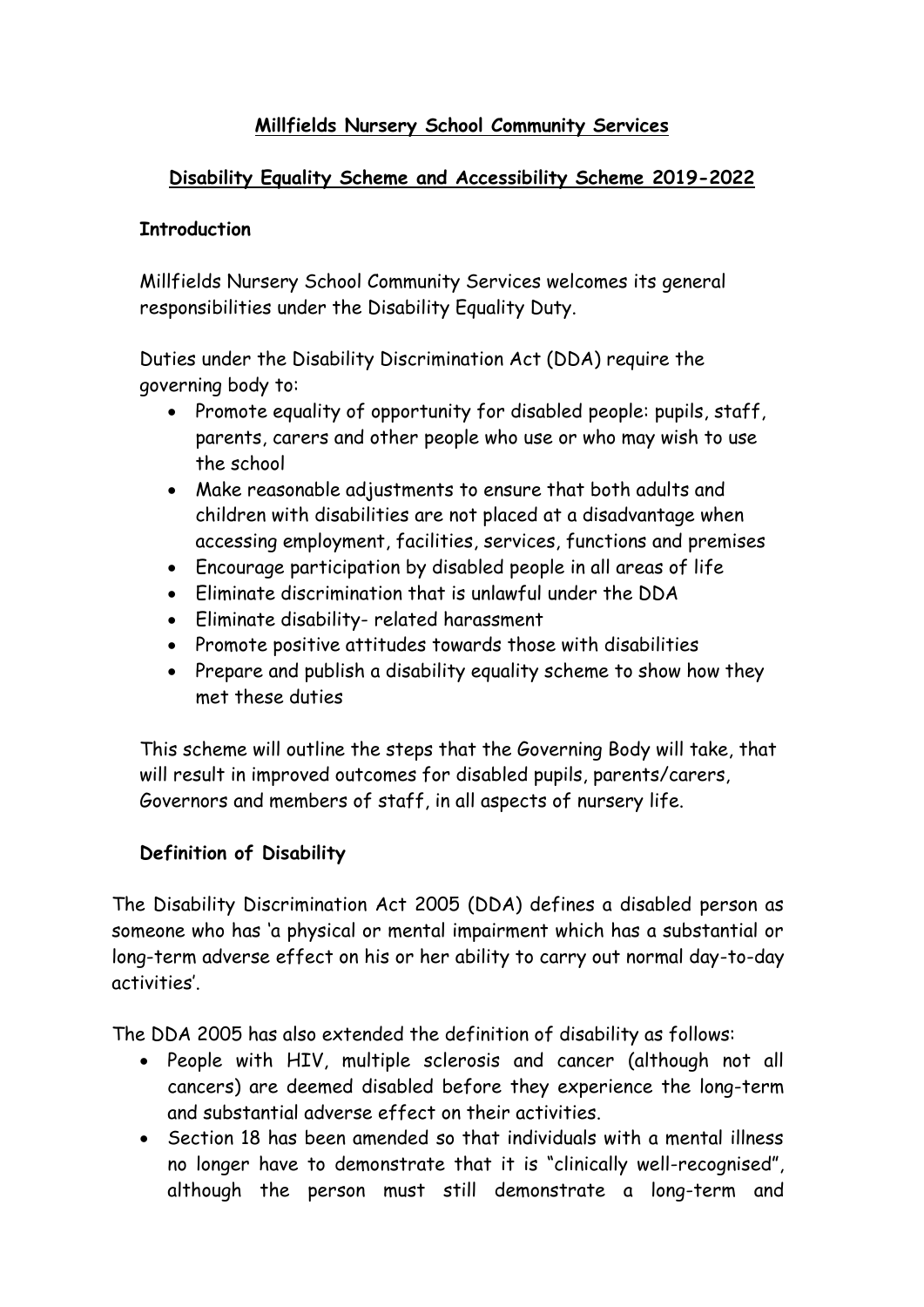substantial adverse affect on his/her ability to carry out normal dayto-day activities.

Guidance for governors about their responsibilities is found on: [www.governorline.info](http://www.governorline.info/)

### *Schools Duty*

The Disability Discrimination Act 2005 places a general duty on schools, who need to have due regard for the following when carrying out their functions:

- Promoting equality of opportunity between disabled people and other people;
- Eliminating discrimination that is unlawful under the DDA;
- Eliminating harassment of disabled people that is related to their disability;
- Promoting positive attitudes towards disabled people;
- Encouraging participation in public life by disabled people;
- Taking steps to meet disabled people's needs, even if this requires more favourable treatment.

This is also known as the Disability Equality Duty (DED) and applies to all disabled pupils, staff and those using services provided by schools.

### **Admissions**

Responsible bodies must not discriminate against a disabled child:

- By refusing or deliberately omitting an application for admission to the nursery for someone who is disabled
- Millfields Nursery School Community Services is proactive in gathering information about children and their families during home visits, from confidential questionnaires, transition reviews and visits before they start nursery. Further information is gained during parent meetings and consultations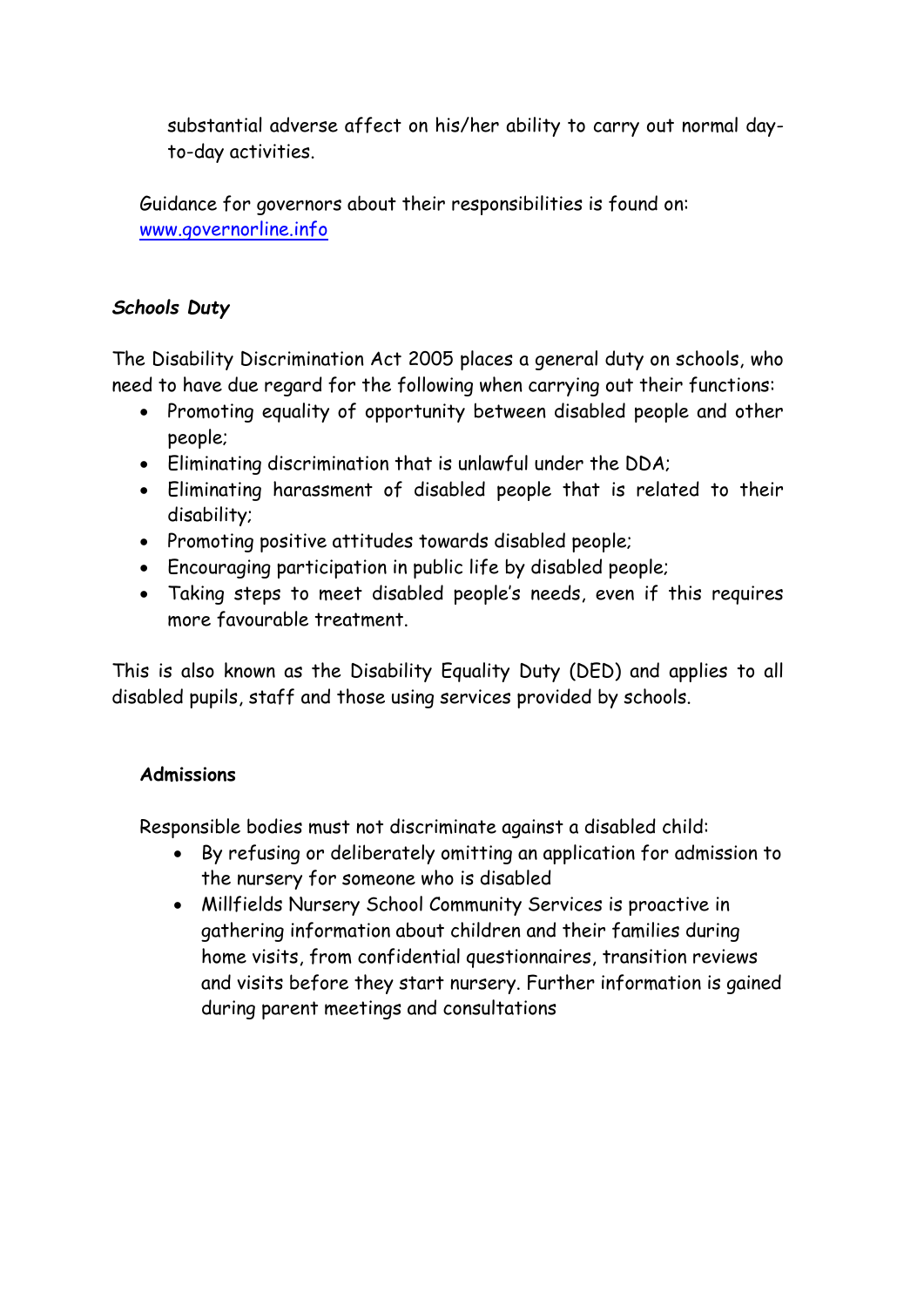### **Exclusions**

It is unlawful for a responsible body to discriminate against a disabled pupil by excluding him or her from an activity or the school for a reason related to the pupil's impairment.

All aspects of this duty are bound within the remit of Every Child Matters documentation.

### **The purpose and direction of the school's scheme: vision and values**

 Millfields Nursery School Community Services recognises the importance of fully involving disabled people in the development of the scheme. To develop our school's Access Plan we asked for the views of disabled staff, parents/carers of disabled children, Governors and able –bodied users on what the vision and values of the school should be in relation to developing greater access for its disabled pupils:

- To the curriculum
- To the physical environment
- To improving the ways in which communication with disabled users is promoted

### Our Mission Statement

 ' Millfields Nursery School Community Services' will provide a happy, safe, inclusive environment for all our children. All children are individuals with different interests and learning styles, they are rich competent learners and citizens from birth. We foster positive relationships in an enabling environment where learning and development flourish. '

This information and the Accessibility Plan have informed this scheme.

 Information about children is collected on data collection sheets and used by the SENCO and Headteacher to ensure equality of access through 'reasonable adjustments.' These reasonable adjustments will be made to meet the individual needs of disabled children, in consultation with other relevant agencies and professionals.

 Information about staff's disabilities is collected on application and interviews. Existing staff's information is gathered through performance management and informal discussion.

 Millfields Nursery School Community services will ensure that information gathered is kept confidential, in line with the Data Protection Act.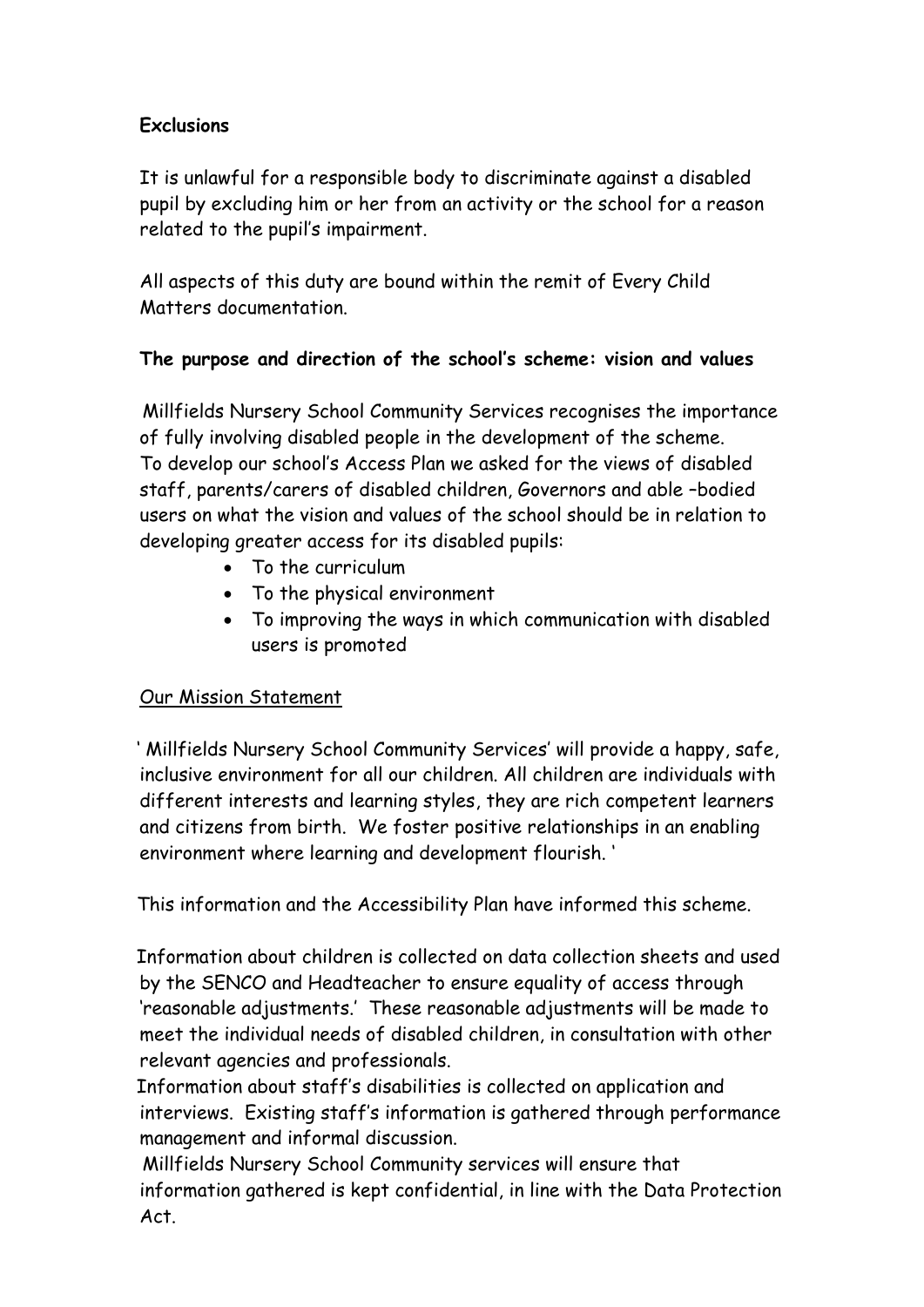#### **Impact assessment**

 All children's progress is monitored by the Headteacher using Target Tracker (computerised assessment) and Learning Journeys, ensuring that all children achieve to the best of their ability. Children's progress is moderated.

Well trained staff observe changes in behaviour that may impact upon a child's progress. They liaise closely with parents/carers to work to resolve the issues

 This scheme should be read alongside the Race Relations Policy, Equal Opportunities Policy, Special Educational Needs Policy and all other policies.

We review our policies regularly. We will involve disabled pupils and their parents in the review process.

 We will include the Disability Equality Scheme in the School Development Plan - including sharing the plan with all stakeholders and consulting with all stakeholders on a regular basis.

The following are priorities in our settings scheme :

# **1. Promoting Equality of Opportunity**

- Share the scheme with all members of staff and ensure that everyone is clear about their duty in respect of the scheme and practice matches policy
- To ensure that all groups of parents/carers have access to all aspects of school life e.g. review meetings to be held in a room downstairs to enable people with physical disability to attend
- All staff members are Makaton trained to use signing and pictures throughout the nursery
- Staff members will be trained in specialist areas to meet specific needs. Records of training are held at the Nursery and in Personal Development Files. We are committed to providing the best provision for children with disabilities
- Designate staff to read newsletters to parents/carers who find accessing written school information challenging
- Member of staff with a hearing disability to sit at the front on training courses, staff meetings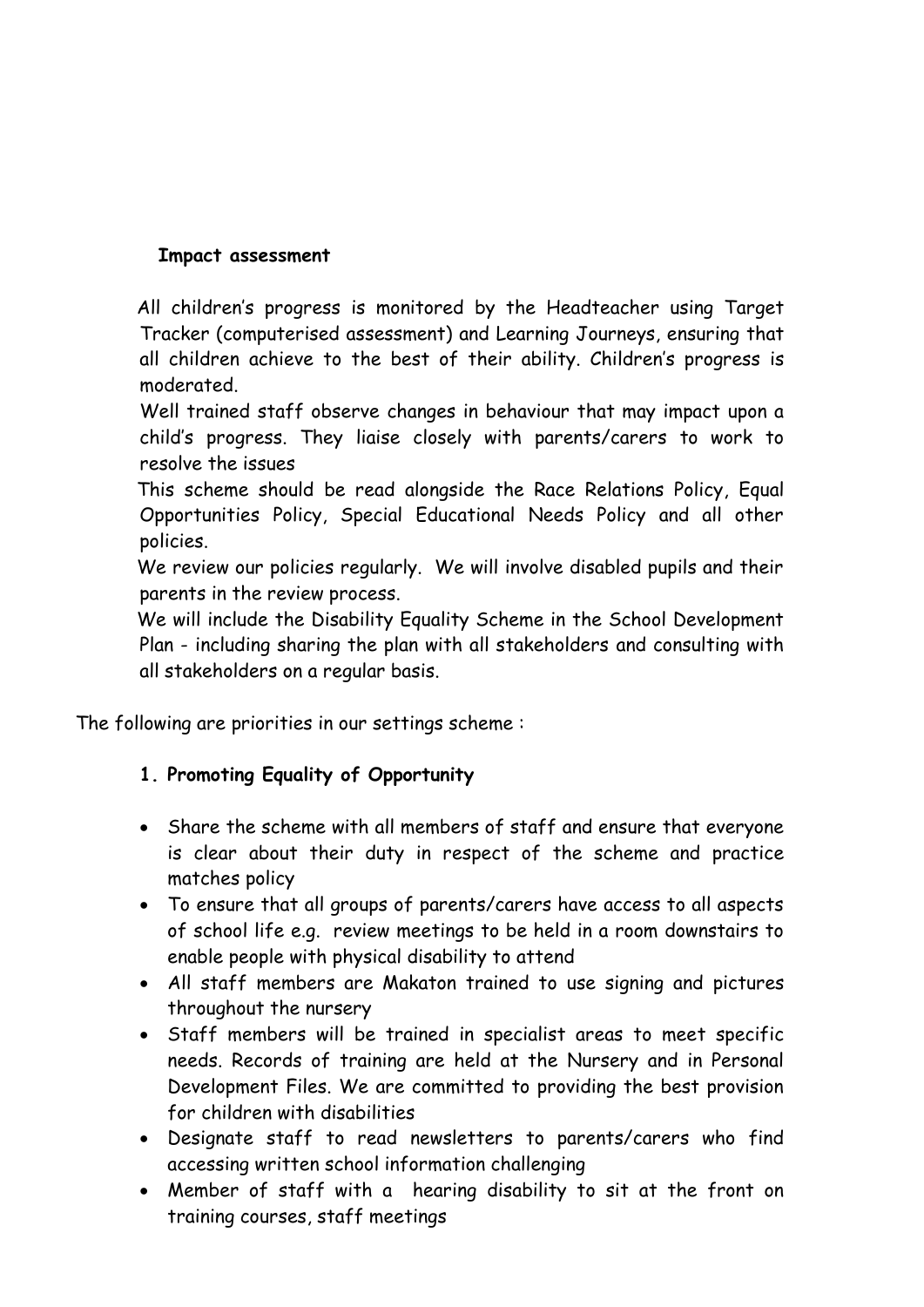### **2. Eliminating Discrimination**

- The curriculum that is offered at Millfields enables equal access for all pupils.
- Also Learning Journeys and Target Tracker
- Raise awareness of DDA through staff training
- Reviewing and adjusting policies
- Addressing any bullying issues through e.g. circle time

# 3. **Eliminating Harassment and Bullying**

- The nursery will not tolerate the harassment or bullying of any individual
- Promote Equal Opportunities, Behaviour and related policies
- Use of Persona dolls

# **4. Promoting Positive Attitudes**

- a. Staff modelling respectful attitudes to all children, parents/carers, visitors and to each other.
- b. Use of Persona dolls
- c. Positive images within the environment in the form of books, stories, materials, displays, posters, play resources etc.
- d. Celebrate and highlight key events such as the Paralympics, Deaf Awareness week

# **5. Encouraging participation in public life**

Disabled pupils, staff and parents/carers will be encouraged to participate

- a. In the life of the setting e.g. productions, visits, workshops and other special events
- b. Through celebration of the skills of everyone including those with a disability

# **6. Taking steps to meet disabled peoples needs, even if this requires more favourable treatment**

- a. Extra support for disabled pupils, where possible
- b. Interview all disabled applicants who meet the minimum requirements of a job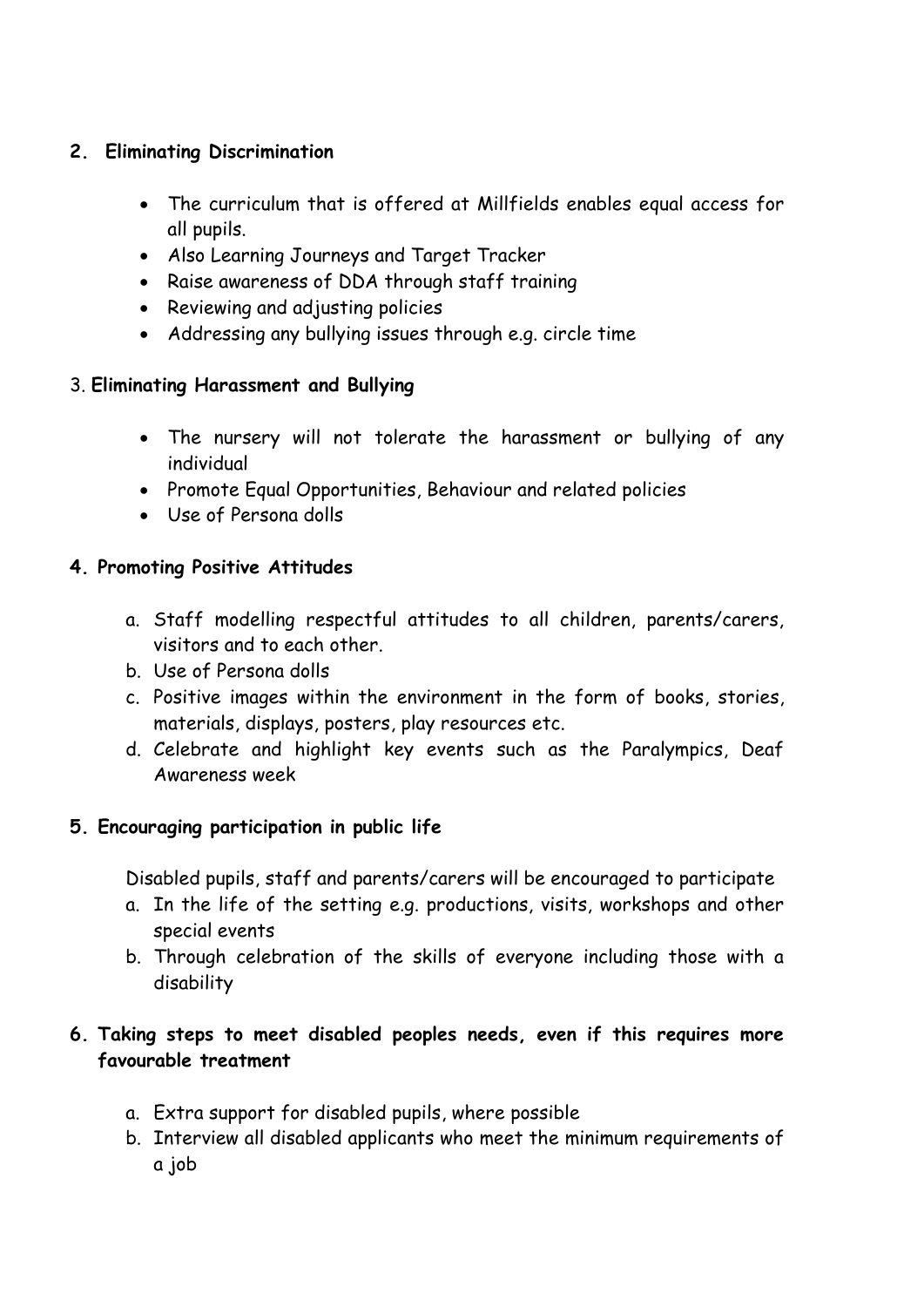The effectiveness of any adjustments will be monitored regularly through feedback from disabled and other users.

Any feedback will be collated by a member of staff and any ideas will be discussed and ways to develop and implement improvements will be established.

#### **Contractors and Procurement**

If contractors or outside workers are to be at the nursery, we will check that the responsibility for disability equality lies within the Local Authority / private contractor's own Disability Equality Scheme. This may include cleaners, ICT technicians.

We will aim to have a procedure in place for all workers in school to have met with senior staff about work to be done. Consideration will be given to the needs of the people or children with a disability and whether the work will affect their access / equity of provision. The contractor will also be asked about any of their employees with a disability who needs access arrangements.

### **Information, Performance and Evidence**

We believe that gathering information is a vital part of ensuring that the nursery makes better decisions about what would best improve disability equality.

A sound evidence base is necessary for conducting impact assessment and reviewing the effectiveness of the action plan.

The information will be used to assess the effectiveness of activities in delivering disability equality. It will be analysed to contribute to ensuring disability equality is achieved – this will be demonstrated through targets on the action plan.

- Disabled children will be identified through agencies already involved and through the initial entry form. The disability will be discussed during the home visit. Data protection legislation will be observed in sharing this information.
- Disabled staff will complete a declaration form/equal opportunities form when applying for the post